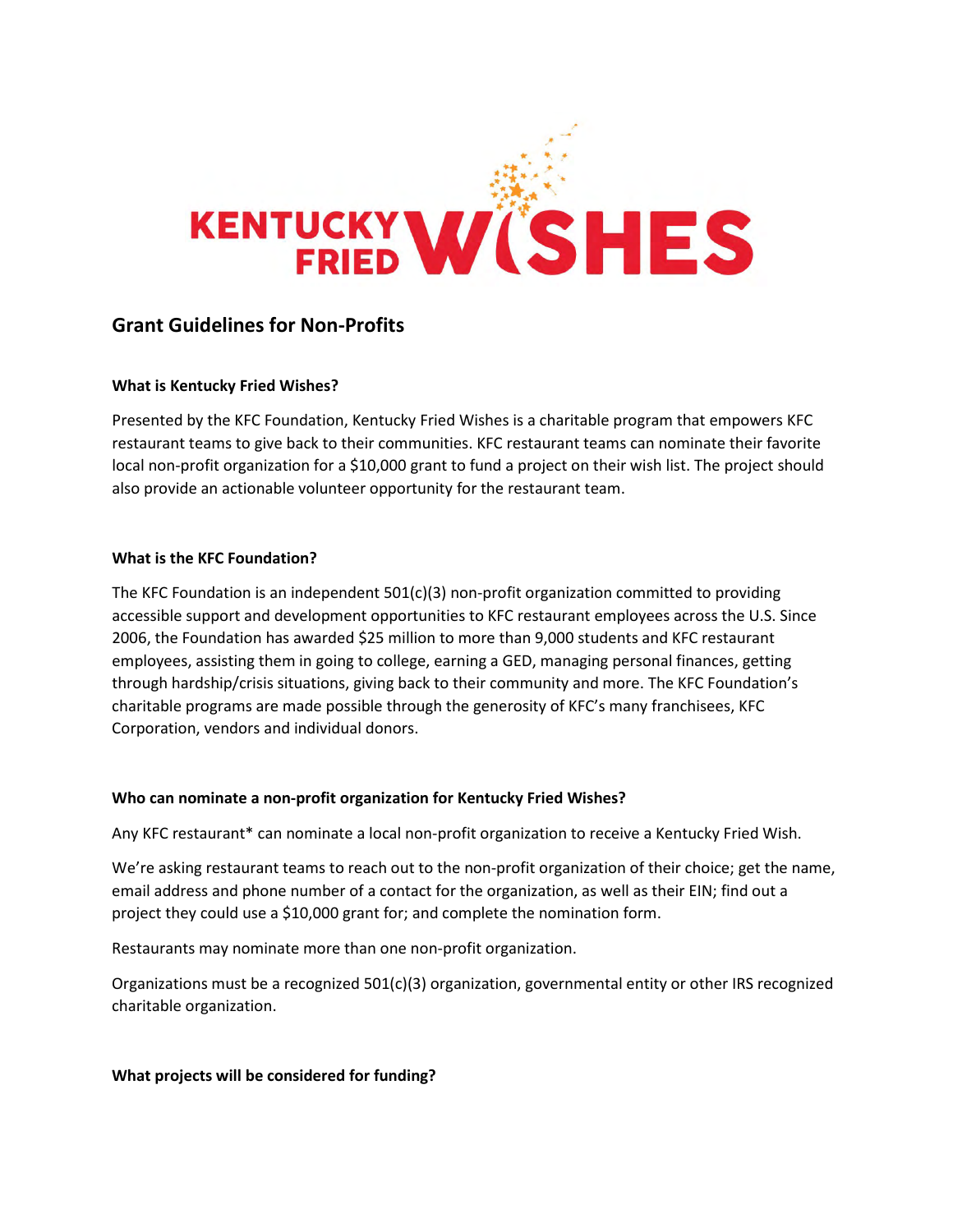A wide variety of projects could fit the parameters, but preference will be given to ideas that:

- Include the opportunity for restaurant employees to participate in a volunteer project related to the grant application
- Make a significant impact on the community in which the restaurant is located
- Inspire a sense of community by uniting people around a common project
- Support underserved neighbors in the community
- Present a realistic and achievable plan to accomplish the project. Preference is given to projects that can be completed within a six-month timeframe
- Are feasible to accomplish with the \$10,000 grant OR are supported with matching resources (including donated goods, services, money, or volunteer time) to ensure that the project is attainable

## **What projects won't be considered for funding?**

Grant funding is available for the expenses involved in the creation and execution of the proposed project. Kentucky Fried Wishes funding needs to benefit the community where the restaurant is located. We will NOT consider funding projects that:

- Compensate restaurant employees for community work (i.e. no salary)
- Include purchases or payments for personal use (i.e. no rent money, car payments, laptops, etc.)—occasionally equipment purchases or contract labor may be considered (see below)
- Do not explain clearly how the funding will be used, how the project will be implemented, and how it will benefit the community
- Seek sponsorship for a recurring event or fundraiser
- Seek support for a capital building endeavor
- Seek funding for individuals (e.g. scholarships)
- Seek funding for religious or political organizations

# **Requirements**

• Applicants for funding must be tax-exempt under the provisions of Section 501(c)(3) of the Internal Revenue Code or publicly-owned tax exempt organizations. Tax exempt status must exist at time of application. A copy of the organization's official I.R.S. Determination Letter is required.

The Foundation's Grant Committee will prioritize funding of organizations and initiatives where there is a demonstrated need, and where the results will benefit their community at large. The Foundation will consider funding for projects and programs that align with the mission of the applying organization.

# **Can funding be used for equipment purchases and contract labor?**

A Kentucky Fried Wish grant might be used to fund equipment or contract labor if:

Professional services are needed to complete a project (e.g. hiring an landscaper to plan a community garden)